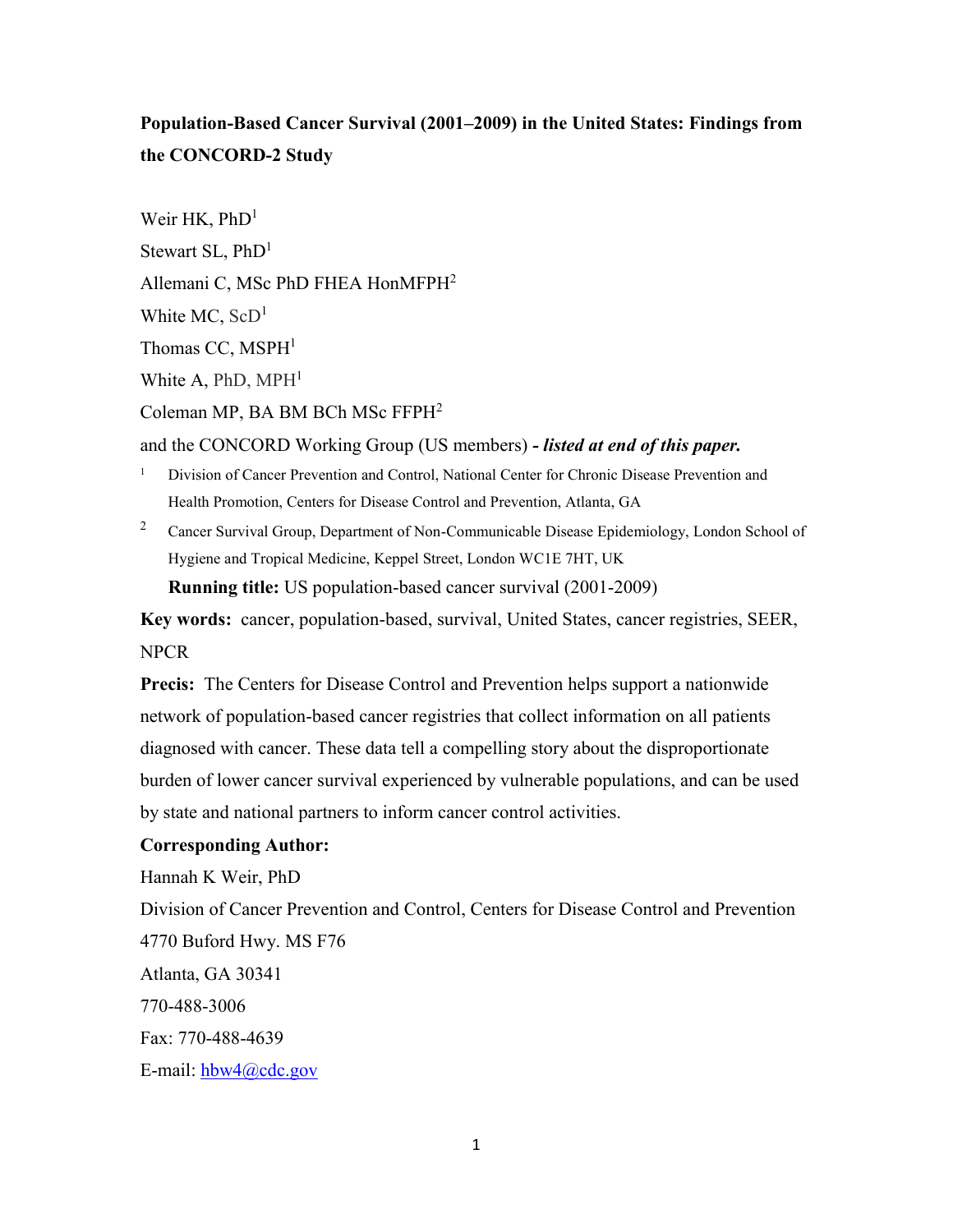**Conflicts of interest**: No financial disclosures were reported by the authors of this paper. The authors declare that they have no conflict of interest.

**Funding for C Allemani and MP Coleman**: US Centers for Disease Control and Prevention (CDC; 12FED03123, ACO12036).

**Disclaimers**: The findings and conclusions in this report are those of the authors and do not necessarily represent the official position of the Centers for Disease Control and Prevention.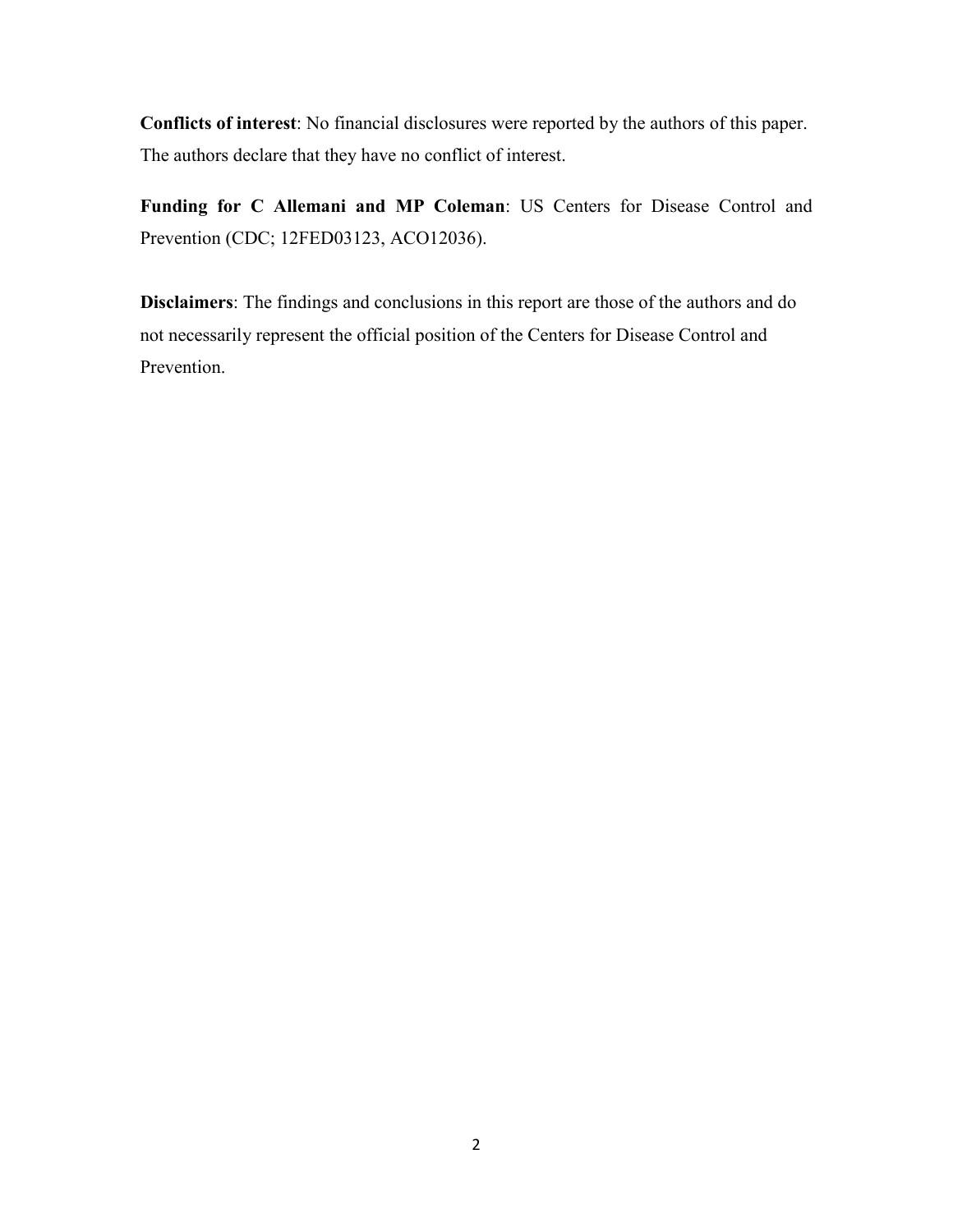#### **INTRODUCTION**

In this *Supplement [Population-based Cancer Survival in the United States (2001- 2009): findings from the CONCORD-2 study]* we provide survival estimates by race (black, white), state of residence at diagnosis and stage at diagnosis for nine solid tumors in adults<sup>1-9</sup>, and for acute lymphoblastic leukemia in children (ALL).<sup>10</sup> Data are from 37 statewide cancer registries that participated in the CONCORD-2 study,  $11$  covering 80% of the US population. Each of the 10 cancer-specific papers includes clinical and cancer control perspectives. These perspectives highlight how clinical practice may have had an impact on population-based cancer survival trends, and how states funded by the Centers for Disease Control and Prevention (CDC)'s National Comprehensive Cancer Control Program<sup>12</sup> can use population-based survival data, along with incidence and mortality data, to inform cancer control activities.<sup>13</sup>

# *The Growing Cancer Burden*

Cancer may soon become the leading cause of death in the United States: it is already the leading cause in nearly half of all states.<sup>14</sup> While the risk of dying from cancer continues to decrease, as measured by the age-standardized death rate, the actual number of cancer deaths continues to increase.<sup>15</sup> This increase is being driven, to a large extent, by demographic trends related to a growing and aging U.S. population. By 2020, nearly 2 million men, women, and children will be diagnosed with cancer annually.<sup>16</sup> In addition, the number of people living with and after a cancer diagnosis (cancer survivors) will also increase from an estimated 14 million in 2012 to 18 million by  $2022$ <sup>17</sup> Cancer survivors remain at risk for recurrence of their cancer, development of subsequent new cancers, and side-effects related to their cancer treatment.<sup>18</sup>

Prevention of many of these cancers is possible through behavioral, environmental, policy, and clinical interventions to address the wide range of factors that put people at increased risk of developing cancer over their lifetime.<sup>19</sup> However, even if all known effective strategies for cancer prevention were broadly implemented today, the impact on cancer incidence would likely not be seen for several decades, due to the long latency period for many cancers. The anticipated increase in the number of new cancer patients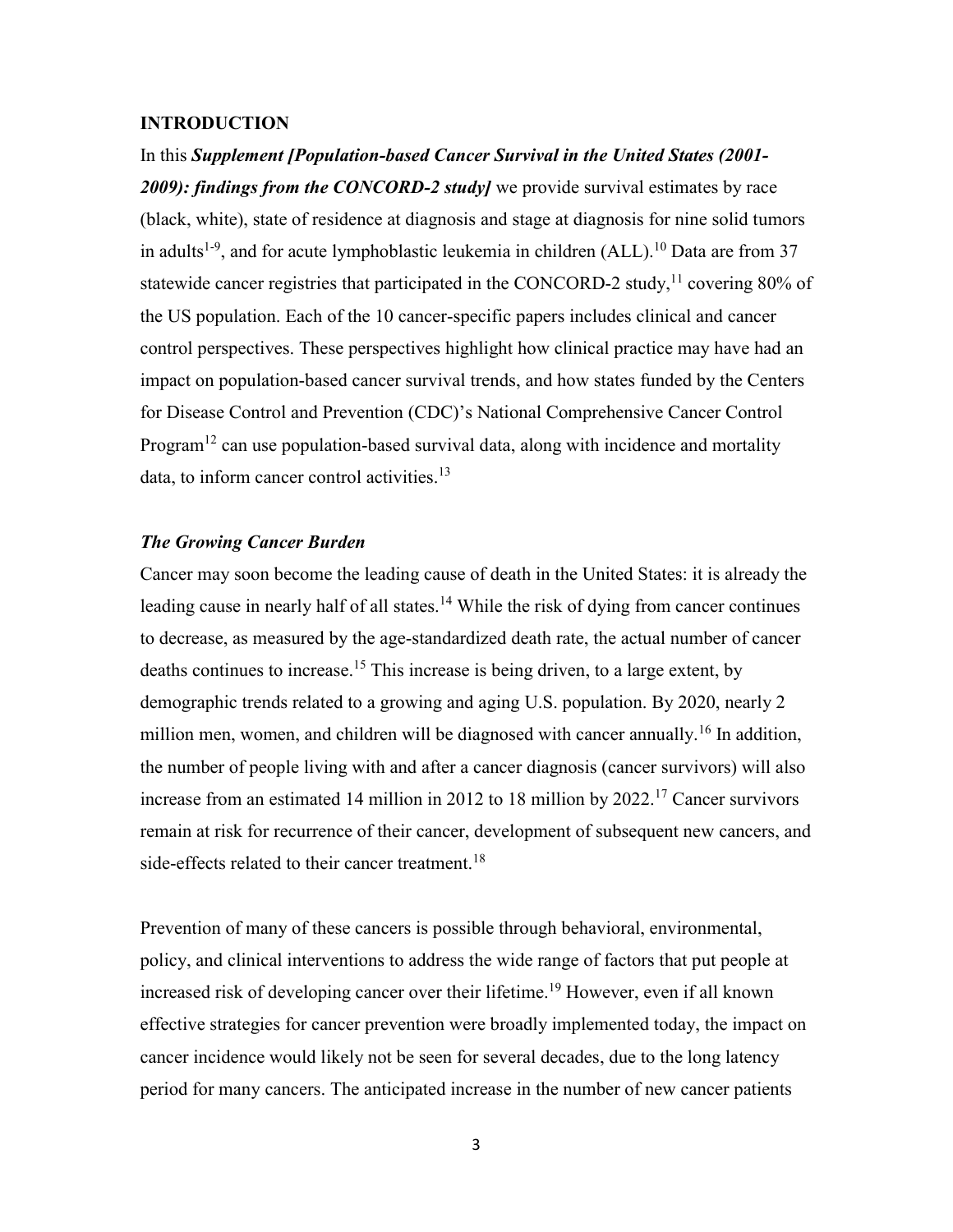and survivors poses an enormous challenge for the US health care system to meet the need to screen, diagnose, and treat these patients.<sup>21,22</sup> It is also a major challenge to the public health community to help cancer patients meet the financial, physical and psychological challenges related to their cancer experience, including difficulties in returning to full economic activity.<sup>22,23</sup>

To address the challenge of the growing cancer burden, the CDC's Division of Cancer Prevention and Control (DCPC) collaborates with state and national partners to implement public health strategies to promote primary prevention, cancer screening, early diagnosis, and access to effective evidence-based treatment and survivorship care plans.<sup>12</sup> The challenge for the public health community is to put in place primary prevention and early detection strategies for the general population while meeting the growing needs of cancer patients and survivors.

### *Cancer Surveillance in the US*

In the United States, cancer control activities primarily take place at the state and local levels, and cancer control planners need information on the unique cancer burden in their states. Cancer is the only reportable chronic disease in the country for which there is nationwide surveillance.<sup>24</sup> There is now a population-based cancer registry in all 50 states and the District of Columbia.<sup>12</sup> In addition to state support, these registries receive federal support from the CDC's National Program of Cancer Registries (NPCR) and the National Cancer Institute's Surveillance, Epidemiology and End Results (SEER) Program. These registries provide a census of all people diagnosed with cancer, and along with state vital records offices, collect and report a basic set of information on all new cancer cases (incidence), deaths (including cancer-caused), the number of cancer patients alive in a given calendar period (prevalence) and the probability of being alive up to a given point in time after diagnosis (survival).

Population-based cancer survival differs in a fundamental way from the survival of cancer patients participating in clinical trials.25,26 Population-based survival reflects the average survival for *all* cancer patients in the population, regardless of their age, sex,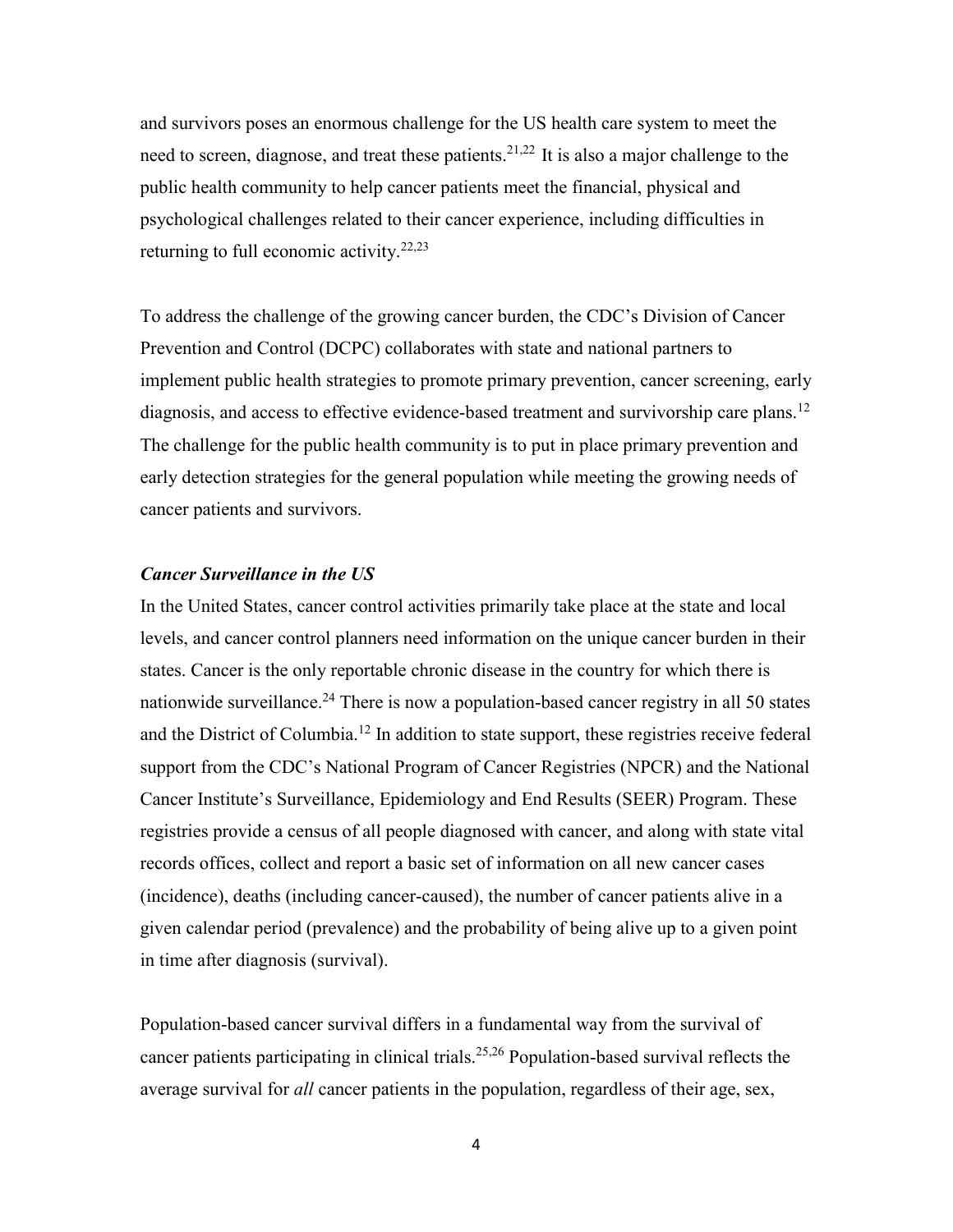race, health status, stage of disease, socioeconomic position, residence at diagnosis and access to care. As such, population-based cancer survival provides an indicator of the overall effectiveness of the health care system to deliver screening, early diagnosis, and evidenced-based treatment services and follow-up care to all people in the population being served.<sup>25-27</sup>

## *The CONCORD Programme*

The CONCORD Programme at the London School of Hygiene and Tropical Medicine established worldwide surveillance of population-based cancer survival in 2015.<sup>11,25</sup> The first CONCORD study provided a systematic comparison of survival for patients aged 15-99 years diagnosed with a cancer of the female breast, colon, rectum, or prostate between 1990 and 1994.<sup>28</sup> International differences in 5-year age-standardized survival were wide, even after adjustment for differences in mortality from other causes of death. Survival in the United States was among the highest in the world. However, the study reported large and consistent black and white racial disparities in survival for all four cancers in the United States (**Table 1**). For example, survival for black women diagnosed with breast cancer was 14% lower than survival for white women, and ranked, along with breast cancer survival in the United Kingdom, just above survival in eastern European countries, but lower than survival in northern and western European countries.

The CONCORD-2 study estimated long-term survival trends among 25.7 million individual cancer patients in 67 countries who were diagnosed during the 15-year period 1995-2009 with one of 10 common cancers [stomach, colon, rectum, liver, lung, female breast, cervix, ovary, prostate and leukaemia (including children)].<sup>11</sup> As reported in the first CONCORD study, international differences in age-standardized survival were wide, even after adjustment for differences in mortality from other causes of death. Survival in the United States for most cancers was again among the highest in the world.

The cancer survival estimates presented in the 10 cancer-specific papers included in this Supplement come from more detailed analysis of the data contributed to the CONCORD-2 study.<sup>11</sup> A description of the data from the 37 participating cancer registries, and the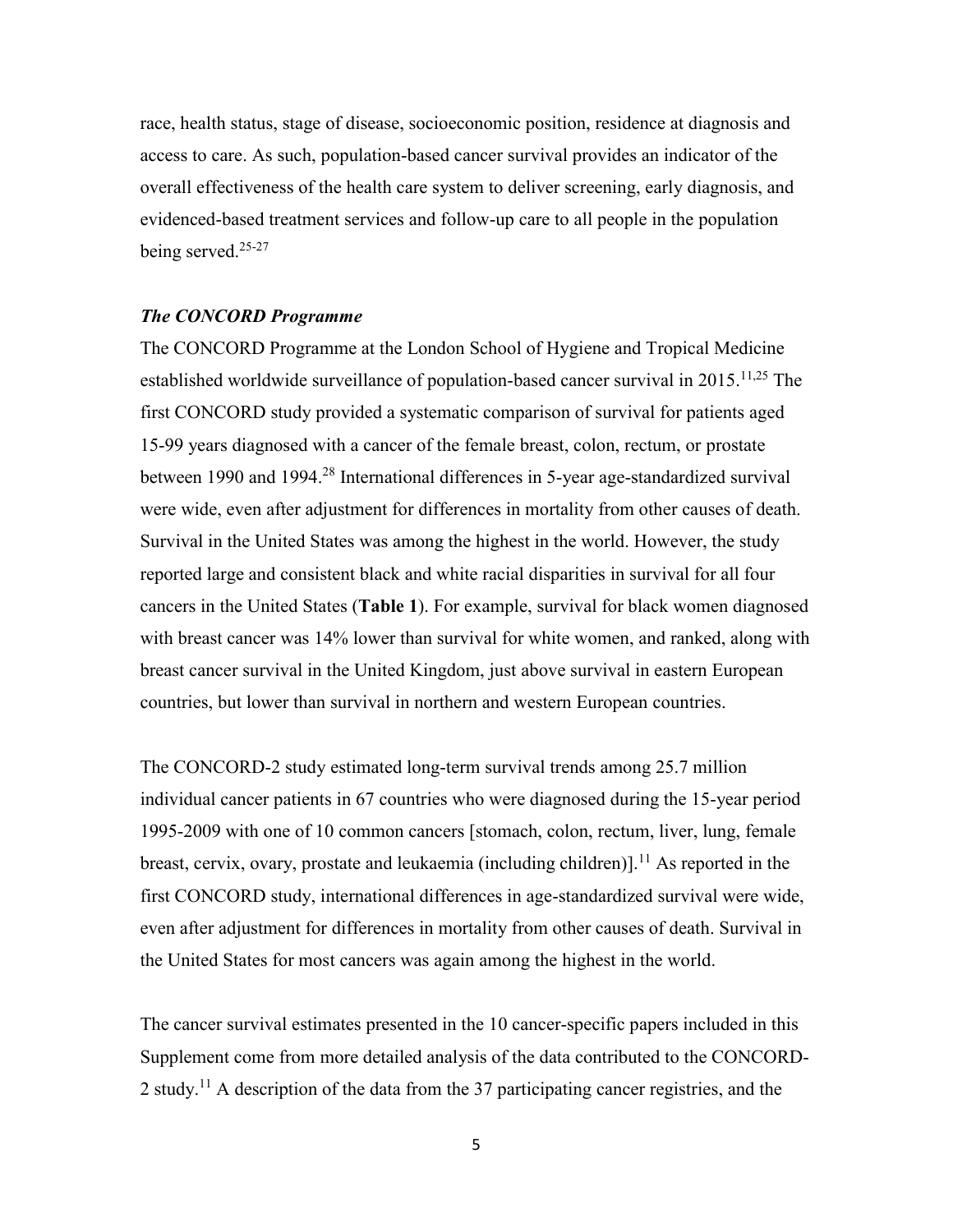rigorous and advanced statistical methods used to evaluate and analyze the data, are presented in an accompanying paper.<sup>29</sup> We focused on patients diagnosed during two calendar periods (2001-2003 and 2004-2009), because the method used by U.S. cancer registries to collect and report anatomic stage (SEER Summary Stage 2000) changed beginning January 1, 2004. We observed 5-year survival to be high  $(\geq 80\%)$  for breast cancer in women<sup>6</sup>, prostate cancer<sup>9</sup> and acute lymphoblastic leukemia (ALL) in children<sup>10</sup>; moderate (50-80%) for cancers of the colon<sup>3</sup>, rectum<sup>2</sup> and cervix<sup>7</sup>, and low  $(\leq 50\%)$  for cancers of the stomach<sup>1</sup>, liver<sup>4</sup>, lung<sup>5</sup> and ovary<sup>8</sup> (**Table 1**). These observations are consistent with those of long-term trends in survival in the United States for many leading cancers in both adults and children.<sup>30</sup> The comparison of survival by calendar period in the cancer-specific papers in this Supplement shows that even over this relatively short time period, survival has improved for cancers that were highly lethal (stomach<sup>1</sup>, liver<sup>4</sup>, lung<sup>5</sup>, and ovary<sup>8</sup>). However, less progress was observed for cancers where survival was already moderate to high, likely reflecting previous gains achieved from screening (colon<sup>3</sup>, rectum<sup>2</sup>, breast<sup>6</sup>, and cervix<sup>7</sup>) or where treatment was already highly effective  $(ALL)^{10}$ . The high survival for prostate cancer likely reflects the use of the prostate-specific antigen test for early detection of cancer, which was recommended by the American Cancer Society during this time period.<sup>31</sup> The potential impact of overdiagnosis was also evident in these data, where 5-year survival following a diagnosis of locally staged prostate cancer in black and white men<sup>9</sup>, and breast cancer in white women<sup>6</sup>, was close to 100%.

But, as the results from this Supplement also show, the large racial disparities in cancer survival between blacks and whites in the United States are consistent across all 37 states participating in the CONCORD-2 study, and they persist over time (**Table 1**). With the exception of stomach cancer, 5-year survival was lower in black men and women than in white men and women for all solid tumors examined. The funnel plots in the accompanying articles for female breast<sup>6</sup>, colon<sup>3</sup> and ovarian<sup>8</sup> cancers show just how large and consistent these disparities were across the 37 states.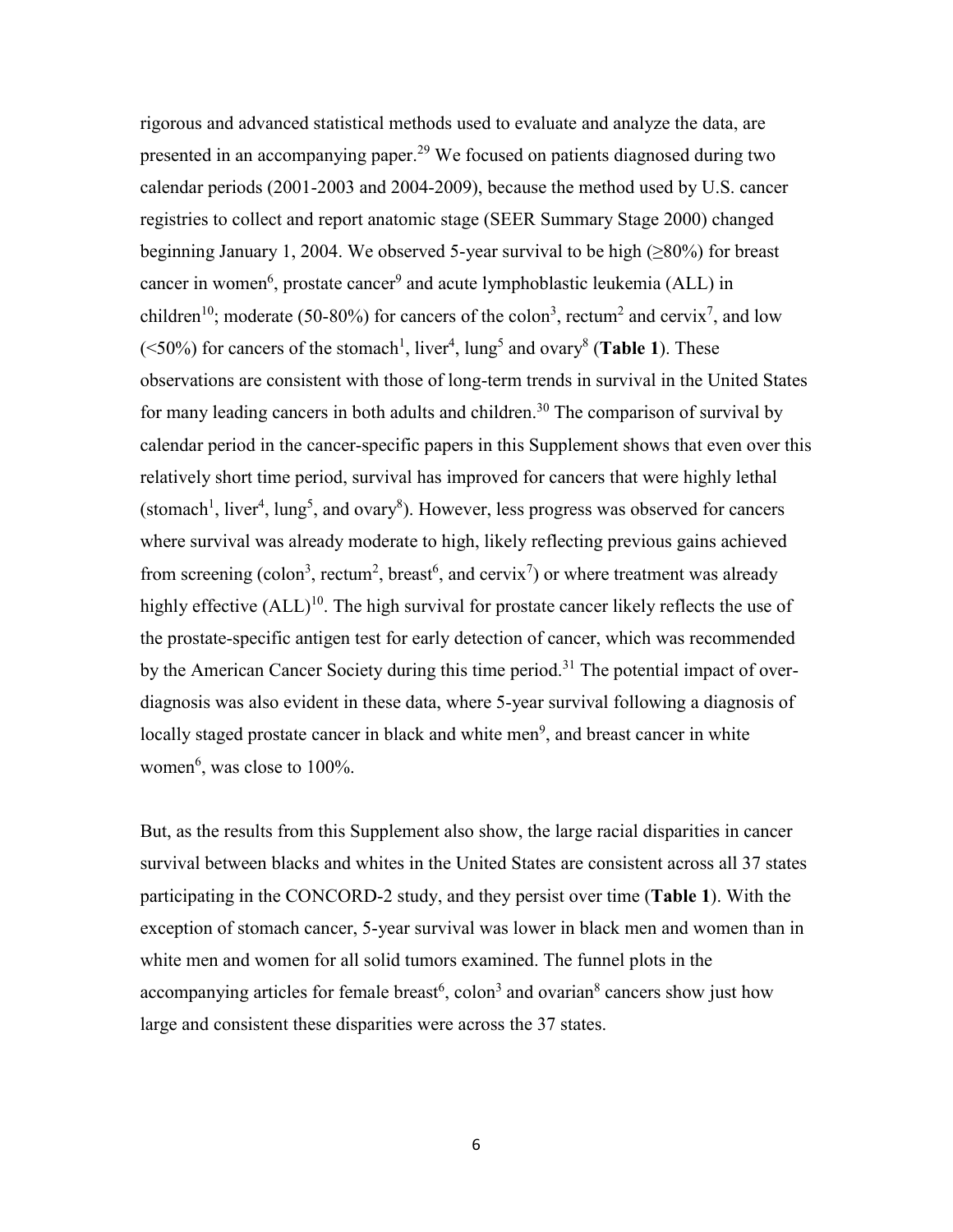Each of the accompanying papers contains bar charts of 5-year survival for all races combined for each state and each calendar period, grouped by US Census Region. Some patterns of regional variation were observed. Survival in several Northeastern states tended to be somewhat higher than the pooled US estimate, while survival in several of the Southern states tended to be somewhat lower than the pooled US estimate. As expected, some variation in survival among the states was observed, likely due at least in part to racial and socio-economic disparities.

Findings from these analyses may help explain why overall survival in the United States is among the highest, compared to other high-income countries, as reported in both the first CONCORD study and the CONCORD-2 study. The overall high percentage of microscopically verified cancers observed for all cancers<sup>29</sup>, and the relatively low percentage of patients with solid tumors for whom stage at diagnosis was unknown<sup>1-9</sup>, suggests that detailed clinical investigation at diagnoses was performed for most cancer patients diagnosed during this time period. But the large and consistent racial disparities described herein are likely due to the fact that cancers diagnosed in black men and women tended both to be diagnosed at a later stage and to have lower survival at each stage of diagnosis.<sup>1-9</sup> These disparities often appeared in the first year following diagnosis, suggesting that additional factors, such as co-morbidities and socio-economic factors related to limited access to screening, diagnosis, treatment and follow-up care, may be relevant.

## *How these data can be used by cancer control programs*

Population-based survival data have been used to plan and evaluate national cancer control strategies in the United Kingdom.<sup>32,33</sup> In the United States, these data can be used by state-based programs to help target and evaluate cancer control strategies promoting screening (colon, rectum, cervical, breast)<sup>12</sup> and symptom awareness for gynecologic cancers (ovary).<sup>34</sup> It should be noted that survival for women diagnosed with localized ovarian cancer is also high<sup>8</sup> and future research that focuses on the development of new methods or modalities to detect these cancers whilst they are still at a local stage may well improve overall ovarian cancer survival. For cancers with low overall survival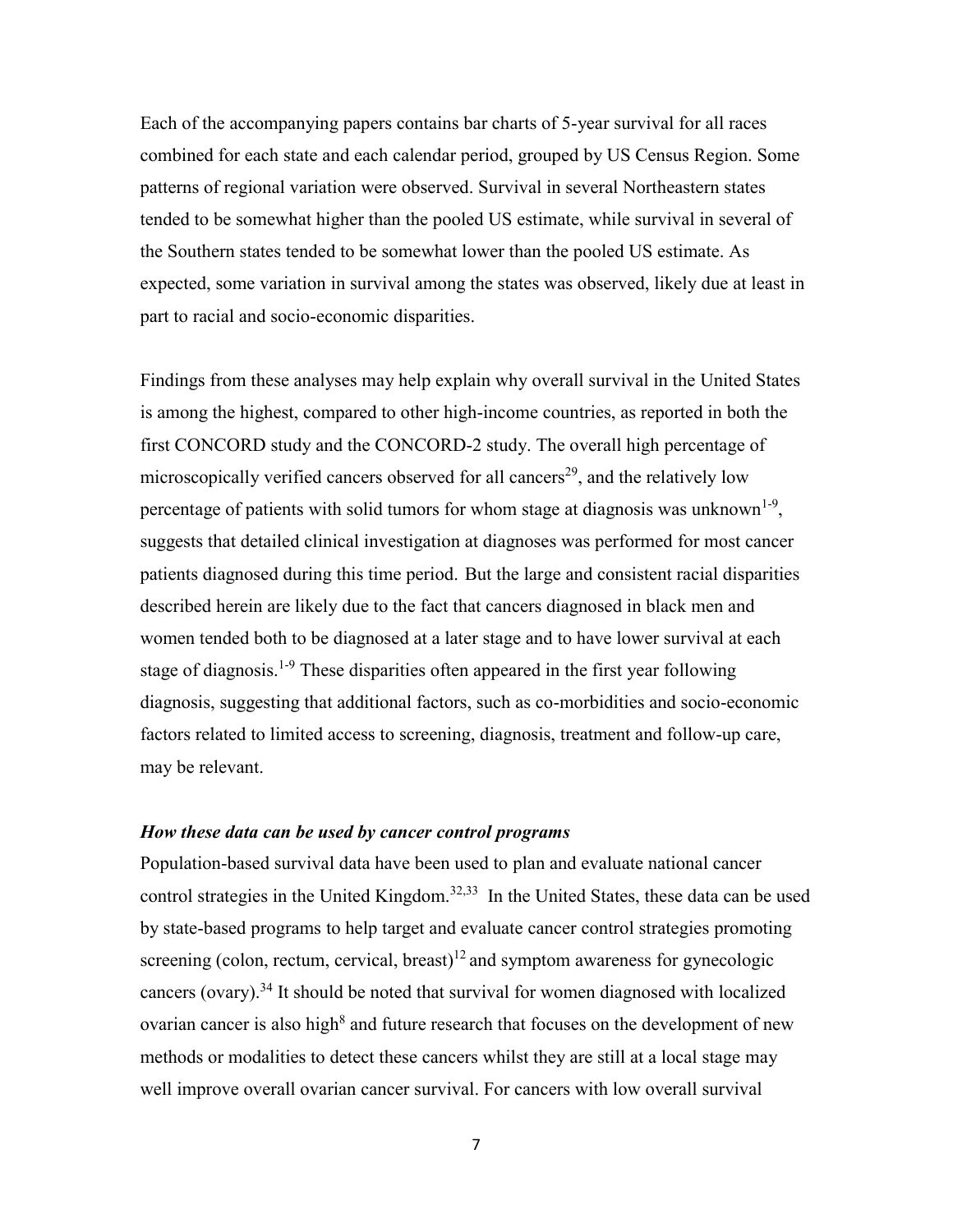(stomach, liver, lung and ovary), efforts directed at reducing cancer incidence through primary prevention, where such strategies exist, are likely to have the greatest impact on reducing the cancer burden in the longer term.

Between the first CONCORD study (1990-1994) and the CONCORD-2 study (1995- 2009), survival in the United States improved for female breast, colon, rectum and prostate cancers (**Table 1**). However, 5-year survival for cancers of the colon diagnosed among black men and women during 2004-2009 had yet to reach the levels of survival seen for white men and women diagnosed during 1990-1994, some 10 to 15 years earlier. Similar findings were observed for breast cancer in women and rectal cancer in men, where survival in blacks lagged approximately 15 years behind survival in whites. If equal access to medical care, including screening, diagnosis and treatment services, yield equal outcome, *regardless of race*, 35-37 these disparities represent a large number of potentially avoidable premature deaths which, in turn, impose a large economic burden on affected communities.<sup>38</sup>

The findings of large, consistent and persistent racial disparities in survival should compel robust action. Results from the first CONCORD study showed that breast cancer survival in the UK was lower than in comparable European countries. This prompted the Department of Health in England to initiate the International Cancer Benchmarking Partnership study (ICBP) with the aim to examine international variation in cancer survival for a number of leading cancers, and to inform health policy to improve cancer survival through an examination of population awareness and beliefs about cancer; attitudes, behaviors and systems in primary care; delays in diagnosis and treatment, and their causes; and treatment, co-morbidities and other factors.<sup>39-42</sup> A similar comprehensive and coordinated initiative at the local and state level in the United States might help us identify the strategies and actions needed to achieve the highest possible survival for all men and women diagnosed with cancer, regardless of their race, ethnicity and socio-economic position.

#### *Strengths and Limitations*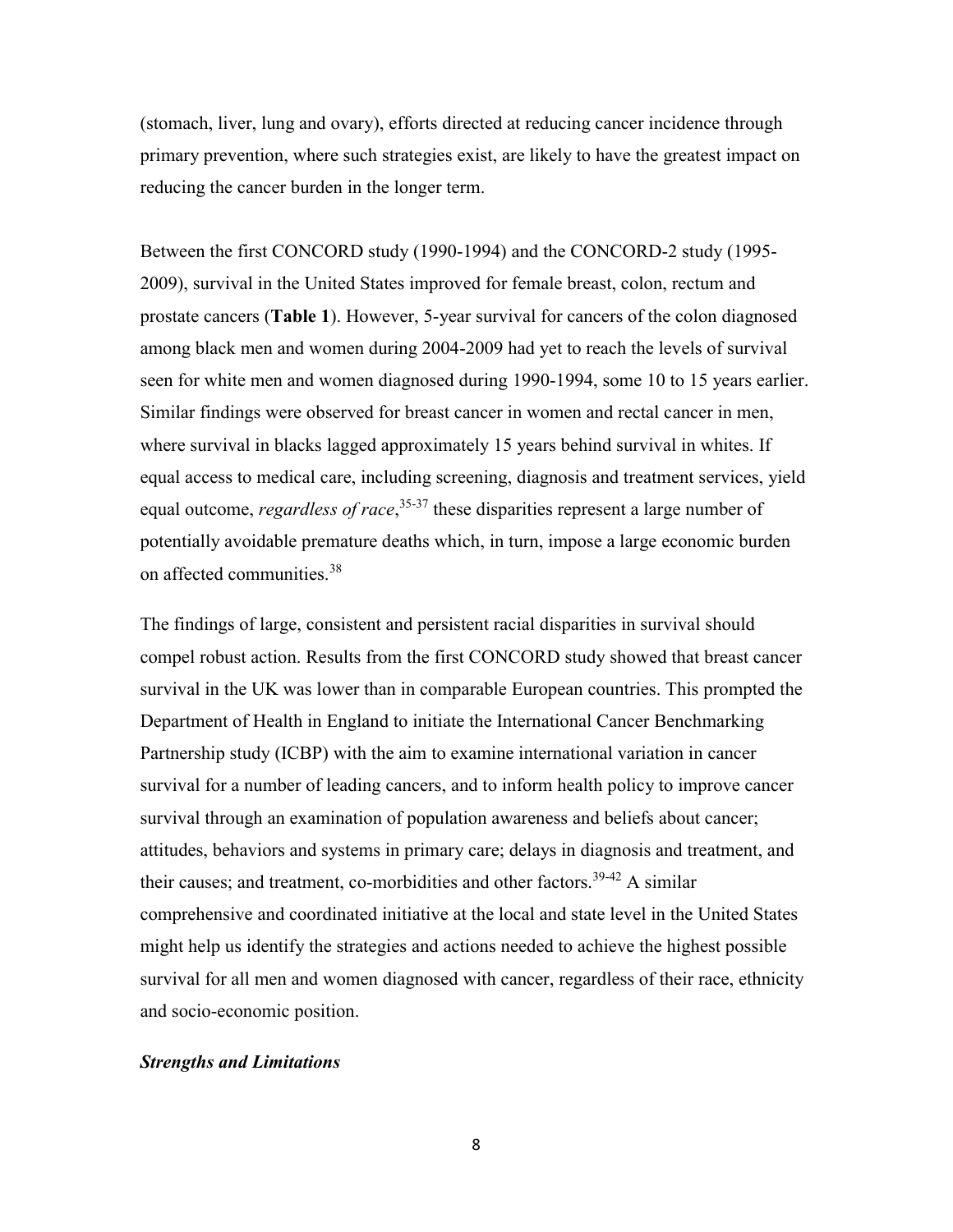There are inherent strengths and limitations in studies performed using data from population-based cancer registries. The high quality and completeness of the US data, and the rigor of the analytic methods used, ensured that the survival estimates reported in this Supplement are directly comparable between participating states. In the US, all cancer registries are members of the North American Association of Central Cancer Registries (NAACCR) and they collect and report incidence data using common procedures and the same data dictionary.<sup>12</sup> The CONCORD-2 study maximized the comparability of the results by using a common protocol for data submission, with standardized quality control procedures and centralized analysis, including advanced statistical methods and the construction of state-, race- and sex-specific life tables of allcause mortality by single year of age and single calendar year, to correct for differences in background mortality. All participating registries met NAACCR certification criteria with respect to the completeness and quality of their incidence data, including ascertainment of cases. Therefore, the findings do not reflect case ascertainment bias wherein patients with very poor prognosis and shorter survival (e.g., advanced disease, clinical diagnosis) are less completely captured by the cancer registries than patients with good prognosis and longer survival.

Several limitations could impact the interpretation of the findings. While survival data have been shown to be comparable when death ascertainment is complete<sup>42</sup>, follow-up procedures among cancer registries in the United States differ depending on federal funding source.<sup>12</sup> SEER registries are required to conduct active follow-up of all registered cases to ascertain vital status while NPCR registries are only funded to conduct linkage with their state vital records to obtain information on deaths that occurred within their state and with the CDC's National Death Index to obtain information on deaths that occurred anywhere within the United States. As a result, NPCR registries may miss some deaths, particularly for patients who leave the United States between the time of their diagnosis and death, and slightly overestimate the patient's survival time.<sup>44</sup> This limitation may account for the somewhat higher survival estimates for several large (population) NPCR registries which were most evident in the funnel plots of highly fatal cancers where missing deaths could lead to an overestimate of survival. 45 Second, this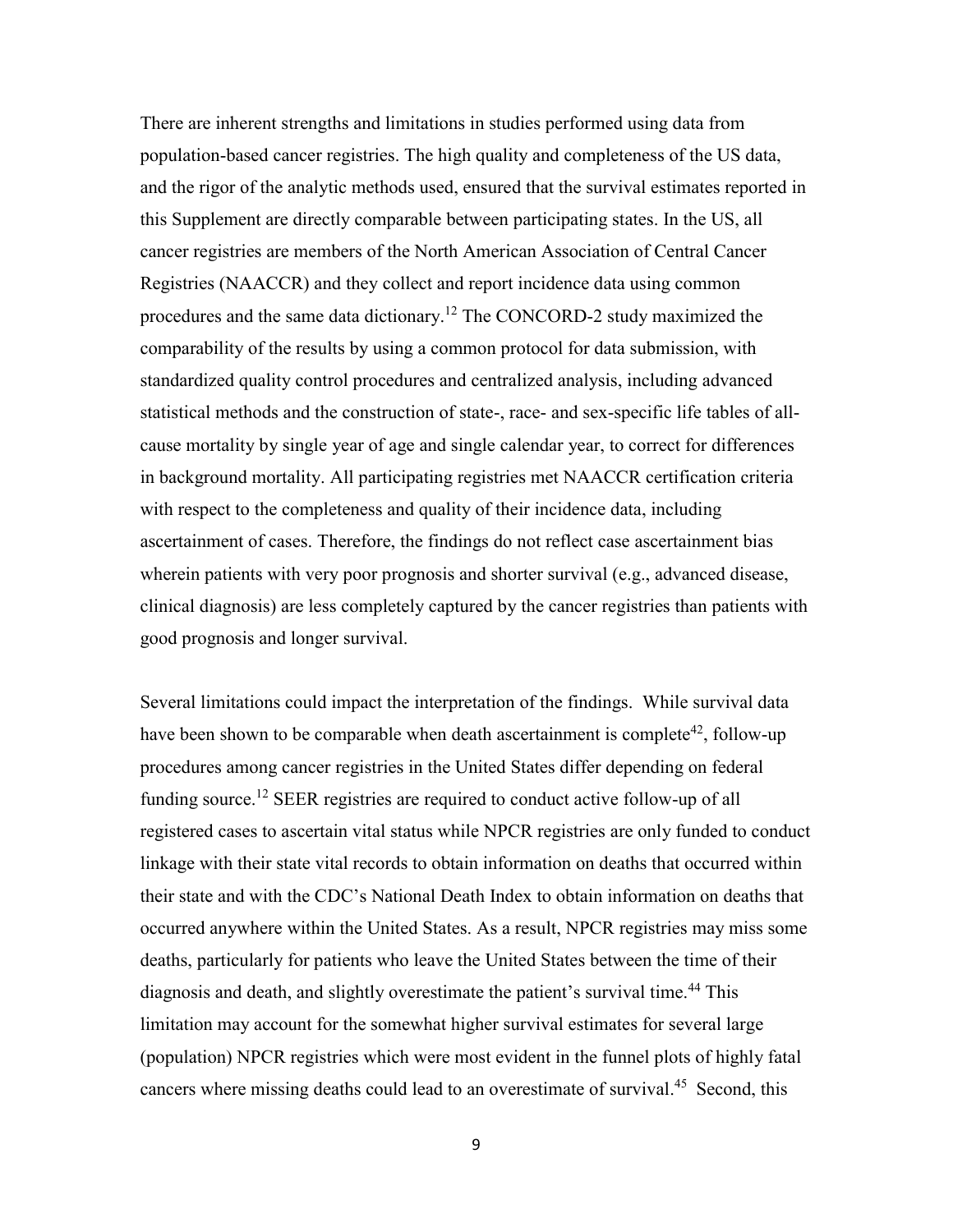was the first opportunity for several NPCR registries to collect and report survival data, which may account for some of the state variability observed, particularly in the first (2001-2003) calendar period. The reluctance of some medical facilities to report social security numbers and complete dates of birth to their state cancer registry may have impeded a registry's ability to identify deaths through subsequent linkages with state and national death certificate files. Third, the manner in which SEER Summary Stage 2000 data were collected and reported changed for all registries in 2004. The impact of this change was most evident among NPCR-funded registries, which coded stage data manually in the first calendar period (2001-2003) and then derived stage data in the second period (2004-2009); the percentage of cases with unknown stage decreased slightly beginning around 2004. Lastly, analyses of survival by race were restricted to whites and blacks, the two major racial groups in the United States, because life tables for other races and Hispanics were not available.

## **Future Plans**

The CONCORD-3 study is in progress. It will update world-wide surveillance of cancer survival trends to include patients diagnosed through  $2014.<sup>26</sup>$  It will include 15 malignancies that collectively represent 75% of the global cancer burden: esophagus, stomach, colon, rectum, liver, pancreas, lung, melanoma, breast (women), cervix, ovary and prostate in adults (15-99 years), and brain tumors, lymphomas and leukemias in both adults and children (0-14 years). The US contribution is expected to cover 44 states and up to 90% of the national population.

## **Conclusion**

The quality of the CONCORD-2 data, the rigorous statistical methods used and the large population coverage provide a broad and comprehensive overview of trends in survival among cancer patients diagnosed up to 2009. They provide a valuable contribution to public health and cancer control in the United States. These data benchmark the status of population-based cancer survival immediately prior to the implementation of the Affordable Care Act in 2010. Further improvements in survival may result from collaborations with state and national partners to implement public health strategies to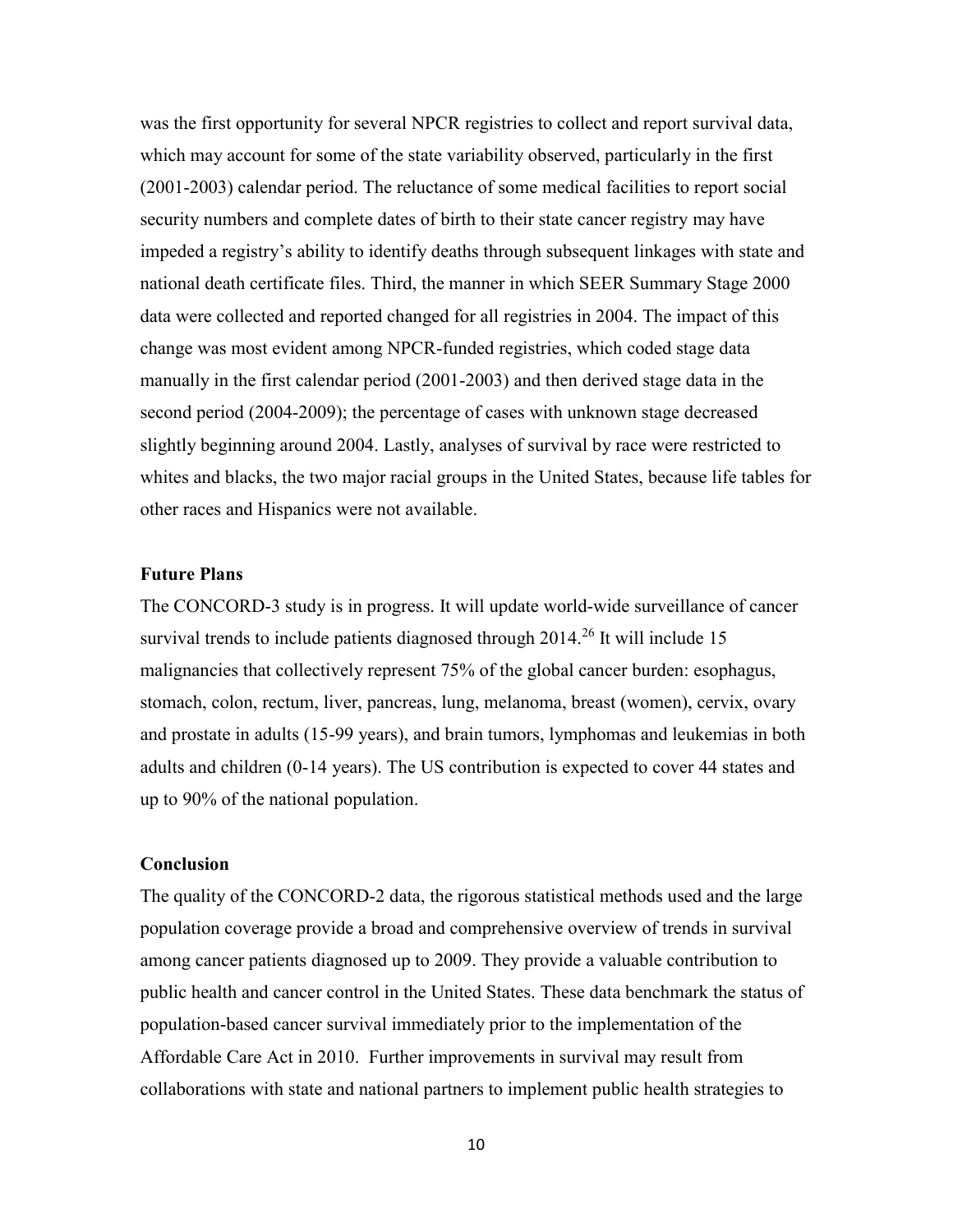promote cancer screening, early diagnosis, access to effective evidence-based treatment (including personalized cancer care and targeted therapies), and follow-up care. The Division of Cancer Prevention and Control can help improve access to timely diagnosis and treatment through its screening programs, awareness campaigns and by facilitating the implementation of long-term survivorship care plans.<sup>12</sup>

The challenge will be to ensure that everyone diagnosed with cancer in the United States benefits equally from advances in diagnosis and treatment.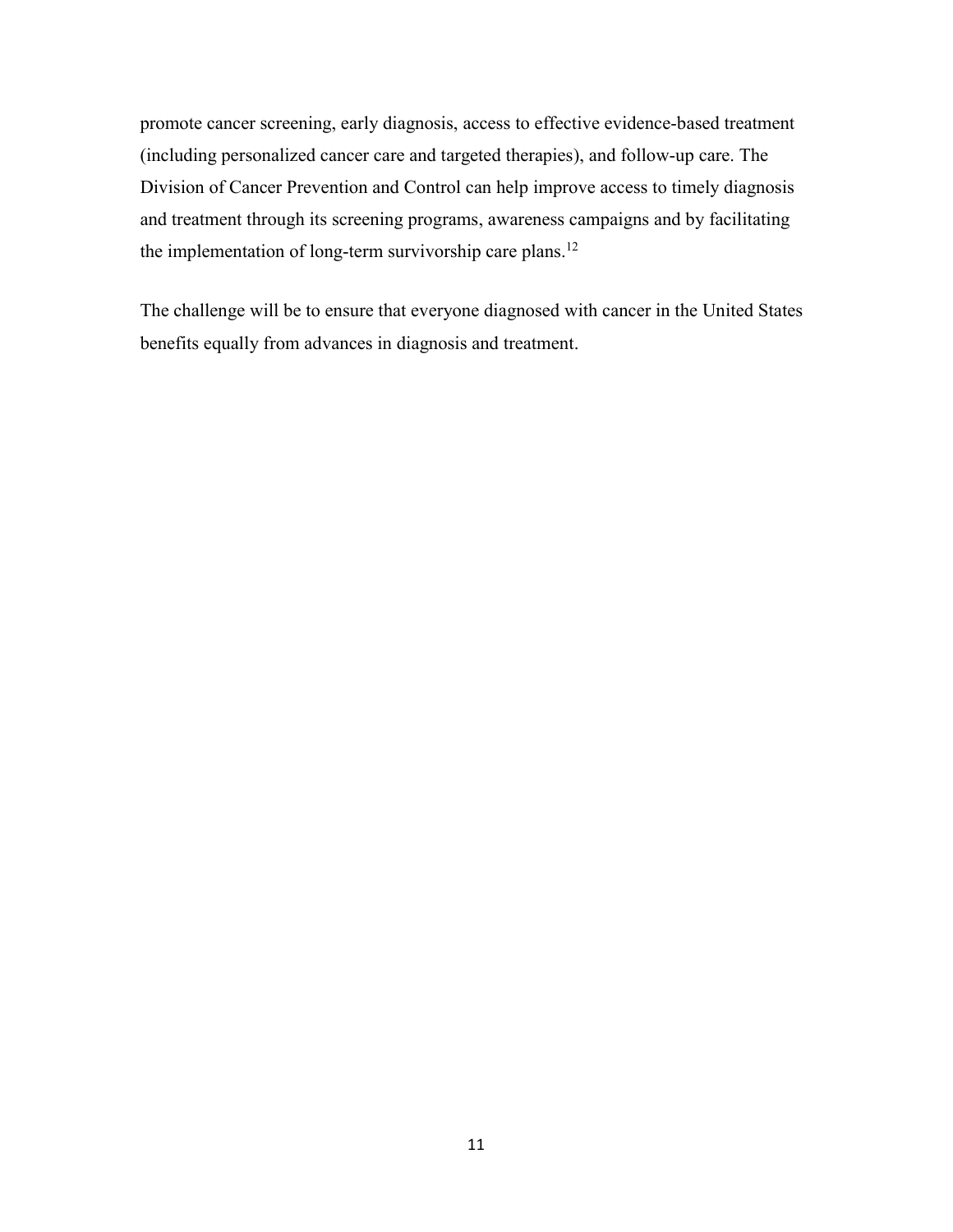#### References

- 1. Jim MA, Pinheiro PS, Carreira H, Espey DK, Wiggins CL, Weir HK. Stomach cancer survival in the United States by race and stage (2001-2009): findings from the CONCORD-2 study. *Cancer*. 2017;xx:yy-yy.
- 2. Joseph DA, Johnson CJ, White A, Wu M, Coleman MP. Rectal Cancer Survival in the United States by Race and Stage (2001-2009): Findings from the CONCORD-2 study. *Cancer*. 2017;xx:yy-yy.
- 3. White A, Joseph DA, Rim SH, Johnson CJ, Coleman MP, Allemani C. Colon Cancer Survival in the United States by Race and Stage (2001-2009): findings from the CONCORD -2 study. *Cancer*. 2017;xx:yy-yy.
- 4. Momin BR, Pinheiro PS, Carreira H, Li C, Weir HK. Liver cancer survival in the United States by race and stage (2001-2009): findings from the CONCORD -2 study. *Cancer*. 2017;xx:yy-yy.
- 5. Richards TB, Henley SJ, Puckett MC, Weir HK, Huang B, Tucker TC, Allemani C. Lung cancer survival in the United States by race and stage (2001–2009): findings from the CONCORD–2 study. *Cancer*. 2017; xx: yy-yy.
- 6. Miller JW, Lee Smith J, Ryerson AB, Tucker TC, Allemani C. Disparities in breast cancer survival in the United States (2001-2009): findings from the CONCORD-2 study. *Cancer*. 2017;xx:pp-pp.
- 7. Benard V, Watson M, Saraiya M, Harewood R, Townsend JS, Stroup AM, Weir HK, Allemani C. Cervical cancer survival in the United States by race and stage (2001-2009): findings from the CONCORD -2 study. *Cancer*. 2017;xx:yy-yy.
- 8. Stewart SL, Harewood R, Matz M, Rim SH, Sabatino SA, Ward KC, Weir HK. Population-Based Ovarian Cancer Survival in the United States from 2001-2009. *Cancer*. 2017;xx:pp-pp.
- 9. Steele CB, Li J, Huang B, Weir HK. Prostate cancer survival in the United States by race and stage (2001-2009): findings from the CONCORD-2 study. *Cancer*. 2017;xx:pp- pp.
- 10. Tai E, Ward KC, Bonaventure A, Siegel D, Coleman MP. Survival among children diagnosed with acute lymphoblastic leukemia in the United States by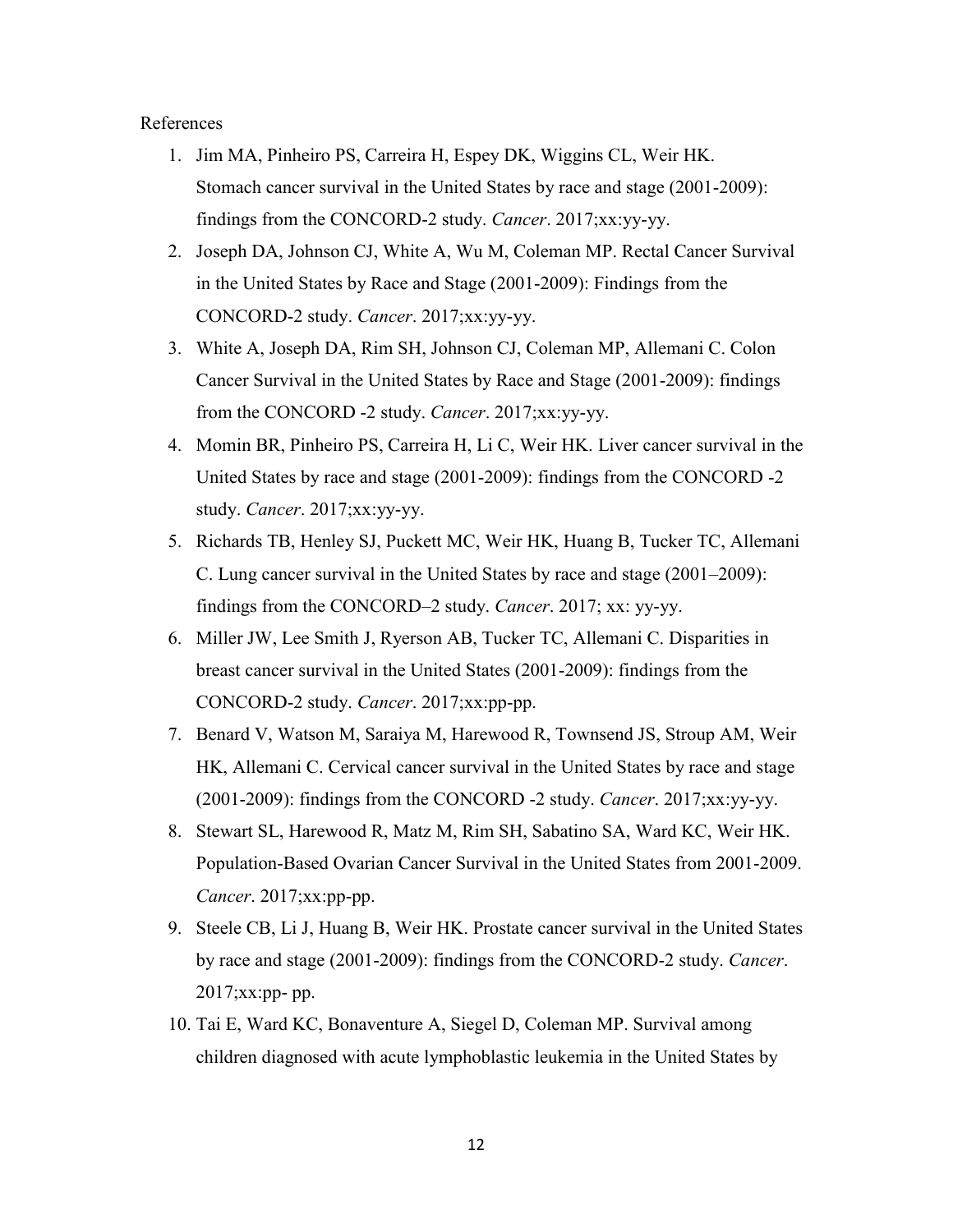race and age, 2001-2009: findings from the CONCORD-2 Study. *Cancer*.  $2017$ ; $xx:pp-pp.$ 

- 11. Allemani C, Weir HK, Carreira H, Harewood R, Spika D, Wang XS, Bannon F, Ahn JV, Johnson CJ, Bonaventure A, Marcos-Gragera R, Stiller C, Azevedo e Silva G, Chen WQ, Ogunbiyi OJ, Rachet B, Soeberg MJ, You H, Matsuda T, Bielska-Lasota M, Storm H, Tucker TC, Coleman MP, CONCORD Working Group. [Global surveillance of cancer survival 1995-2009: analysis of individual](https://www.ncbi.nlm.nih.gov/pubmed/25467588)  [data for 25,676,887 patients from 279 population-based registries in 67 countries](https://www.ncbi.nlm.nih.gov/pubmed/25467588)  [\(CONCORD-2\).](https://www.ncbi.nlm.nih.gov/pubmed/25467588) *Lancet*. 2015;385:977-1010.
- 12. White MC, Babcock F, Hayes NS, Mariotto AB, Wong FL, Kohler BA, Weir HK. The History and Use of Cancer Registry Data by Public Health Cancer Control Programs in the United States. *Cancer*. 2017;xx:yy-yy.
- 13. Cho H, Mariotto AB, Schwartz LM, Luo J, Woloshin S[. When do changes in cancer](http://www.ncbi.nlm.nih.gov/pubmed/25417232)  [survival mean progress? The insight from population incidence and mortality.](http://www.ncbi.nlm.nih.gov/pubmed/25417232) JNCI Monogr. 2014 Nov;2014(49):187-97
- 14. Weir HK, Anderson RN, Coleman King SM, Soman A, Thompson TO, Hong Y, Møller B, Leadbetter S. Heart Disease and Cancer Deaths — Trends and Projections in the United States, 1969–2020. *Pediatr Infect Dis J*. November 17.
- 15. Weir HK, Thompson TD, Soman A, Møller B, Leadbetter S, White MC. Peer Reviewed: Meeting the Healthy People 2020 Objectives to Reduce Cancer Mortality. *Prev Chronic Dis*. 2015;12:E104.
- 16. Weir HK, Thompson TD, Soman A, Møller B, Leadbetter S. The past, present, and future of cancer incidence in the United States: 1975 through 2020. *Cancer*. 2015;121:1827-37.
- 17. de Moor JS, Mariotto AB, Parry C, Alfano CM, Padgett L, Kent EE, Forsythe L, Scoppa S, Hachey M, Rowland JH. [Cancer survivors in the United States:](http://www.ncbi.nlm.nih.gov/pubmed/23535024)  [prevalence across the survivorship trajectory and implications for care.](http://www.ncbi.nlm.nih.gov/pubmed/23535024) *Cancer Epidemiol Biomarkers Prev*. 2013;22:561-70.
- 18. White MC, Hayes NS, Richardson LC. [Public Health's Future Role in Cancer](https://www.ncbi.nlm.nih.gov/pubmed/26590651)  [Survivorship.](https://www.ncbi.nlm.nih.gov/pubmed/26590651) *Am J Prev Med*. 2015;49(6 suppl 5):S550-3.
- 19. Colditz GA, Wolin KY, Gehlert S. [Applying what we know to accelerate cancer](https://www.ncbi.nlm.nih.gov/pubmed/22461645)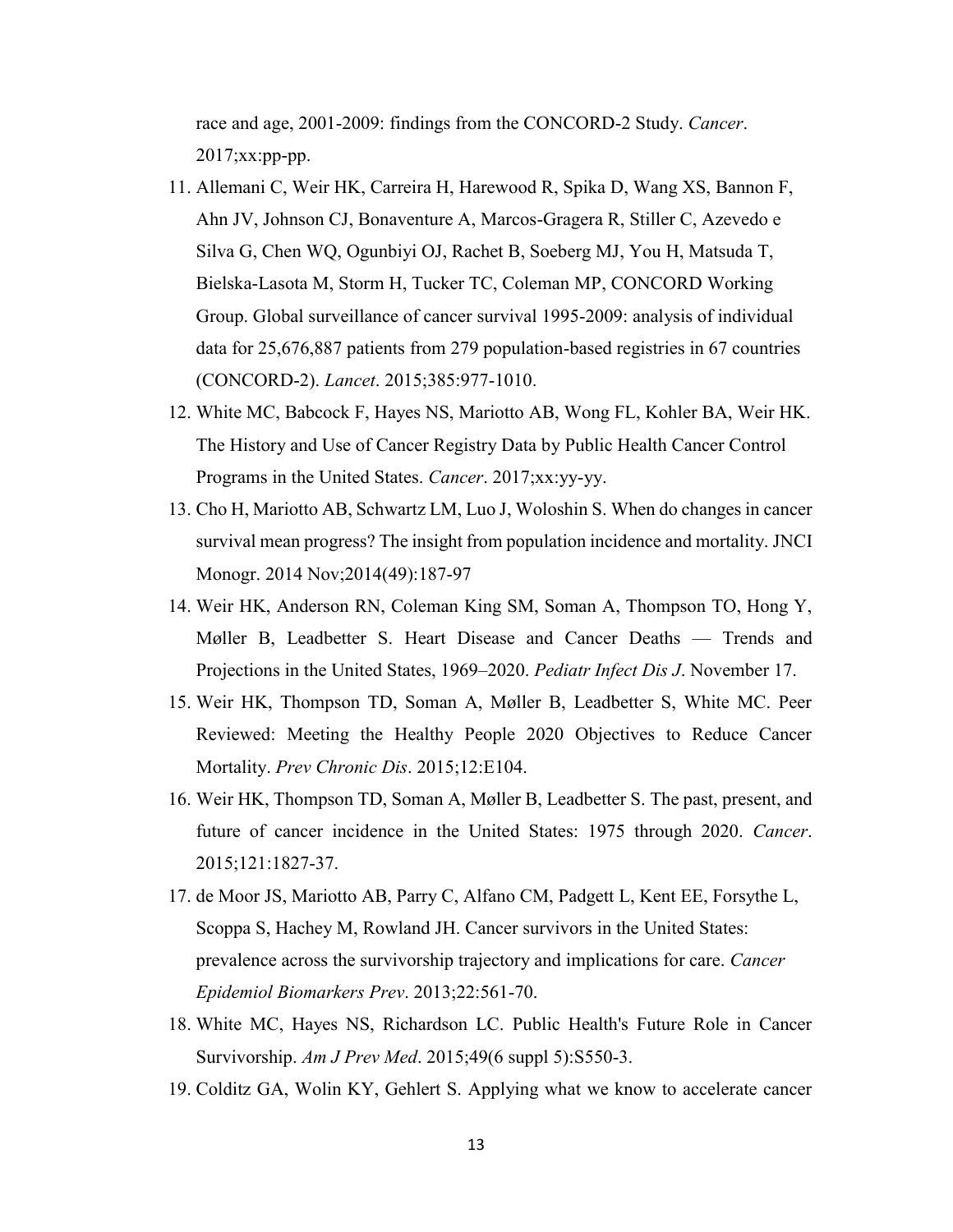[prevention.](https://www.ncbi.nlm.nih.gov/pubmed/22461645) *Sci Transl Med*. 2012;4:127.

- 20. Yabroff KR, Lund J, Kepka D, Mariotto A. [Economic burden of cancer in the](http://www.ncbi.nlm.nih.gov/pubmed/21980008)  [United States: estimates, projections, and future research.](http://www.ncbi.nlm.nih.gov/pubmed/21980008) *Cancer Epidemiol Biomarkers Prev*. 2011;10:2006-14.
- 21. Mariotto AB, Yabroff KR, Shao Y, Feuer EJ, Brown ML. [Projections of the cost](http://www.ncbi.nlm.nih.gov/pubmed/21228314)  [of cancer care in the United States: 2010-2020.](http://www.ncbi.nlm.nih.gov/pubmed/21228314) *J Natl Cancer Inst*. 2011;103:117- 28.
- 22. Buchanan ND, Houston K, Richardson LC. [The essential role of public health in](http://www.ajpmonline.org/article/S0749-3797(15)00452-3/fulltext)  [preventing disease, prolonging life, and promoting health of cancer survivors.](http://www.ajpmonline.org/article/S0749-3797(15)00452-3/fulltext) *Am J Prev Med*. 2015;49(6):S467–69.
- 23. Buchanan ND, Dasari S, Rodriguez JL, Smith JL, Hodgson ME, Weinberg CR, Sandler DP. [Post-treatment neurocognition and psychosocial care among breast](http://www.ajpmonline.org/article/S0749-3797(15)00487-0/fulltext)  [cancer survivors.](http://www.ajpmonline.org/article/S0749-3797(15)00487-0/fulltext) *Am J Prev Med*. 2015;49(6 suppl 5):S498–S508.
- 24. CDC. Summary of notifiable noninfectious conditions and disease outbreaks— United States. MMWR Morb Mortal Wkly Rep 2013;62(54).
- 25. Coleman MP. [Cancer survival: global surveillance will stimulate health policy](http://www.ncbi.nlm.nih.gov/pubmed/24351320)  [and improve equity.](http://www.ncbi.nlm.nih.gov/pubmed/24351320) *Lancet*. 2014;383:564-73.
- 26. Allemani C, [Coleman MP.](http://www.ncbi.nlm.nih.gov/pubmed/?term=Coleman%20MP%5BAuthor%5D&cauthor=true&cauthor_uid=21183212) Public health surveillance of cancer survival: in the US and world-wide: the contribution of the CONCORD programme. *Cancer*. 2017;xx:yy-yy.
- 27. Karanikolos M, Ellis L, Coleman MP, McKee M. [Health systems performance and](http://www.ncbi.nlm.nih.gov/pubmed/23962507)  [cancer outcomes.](http://www.ncbi.nlm.nih.gov/pubmed/23962507) *Natl Cancer Inst Monogr*. 2013;46:7-12.
- 28. Coleman MP, Quaresma M, Berrino F, Lutz JM, De Angelis R, Capocaccia R, Baili P, Rachet B, Gatta G, Hakulinen T, Micheli A, Sant M, Weir HK, Elwood JM, Tsukuma H, Koifman S, E Silva GA, Francisci S, Santaquilani M, Verdecchia A, Storm HH, Young JL. CONCORD Working Group. [Cancer survival in five](https://www.ncbi.nlm.nih.gov/pubmed/18639491)  [continents: a worldwide population-based study \(CONCORD\).](https://www.ncbi.nlm.nih.gov/pubmed/18639491) *Lancet Oncol*. 2008;9:730-56.
- 29. Allemani C, Harewood R, Johnson CJ, Carreira H, Spika D, Bonaventure A, Ward KC, Weir HK, Coleman MP. Population-based cancer survival in the US: data, quality control and statistical methods. *Cancer*. 2017;xx:yy-yy.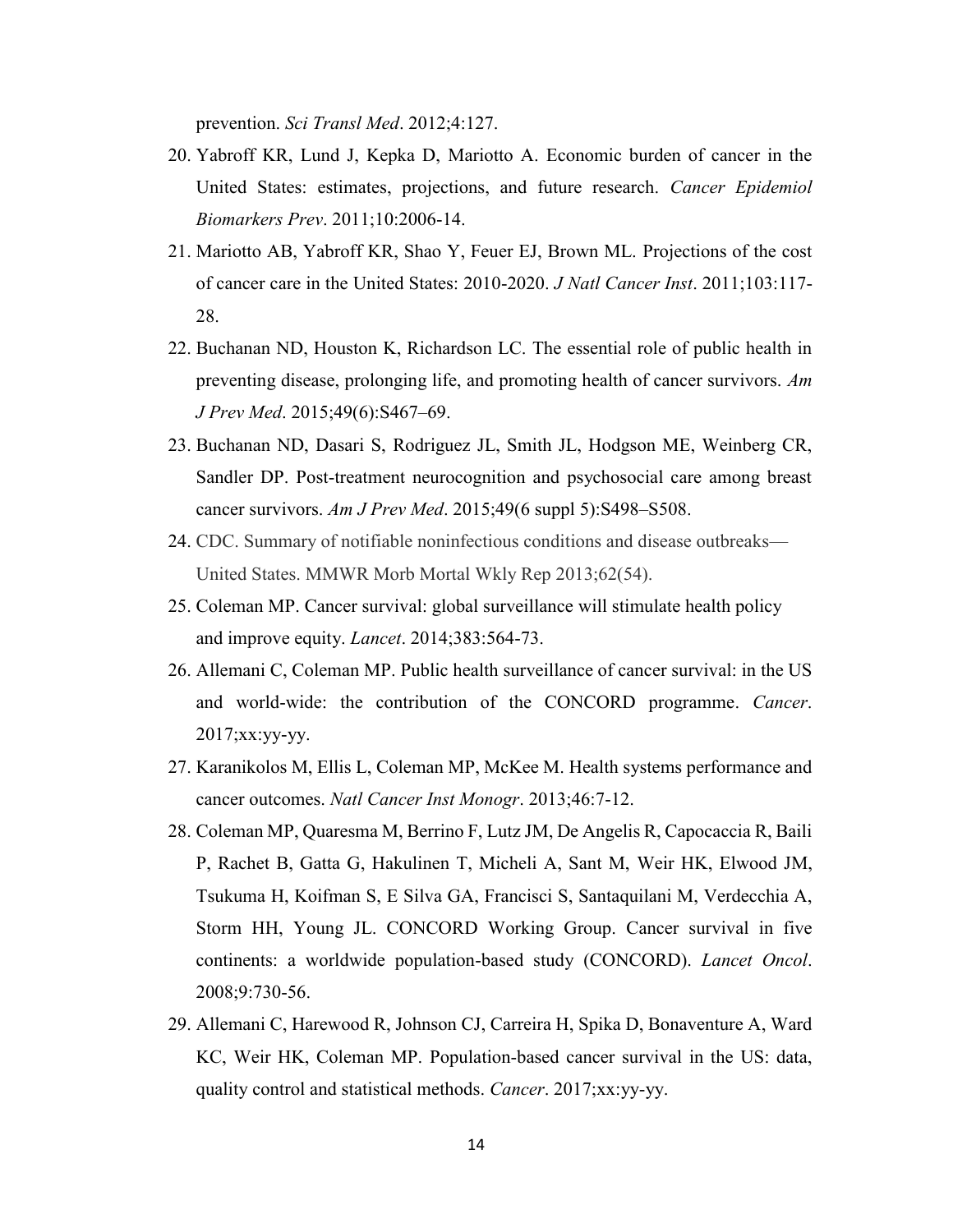- 30. Ahmedin J, Ward EM, Johnson CJ, et al. Annual Report to the Nation on the Status of Cancer, 1975–2013, Featuring Survival. J Natl Cancer Inst. 2017 Sep 1;109(9). doi: 10.1093/jnci/djx030.
- 31. Smith RA, von Eschenbach AC, Wender R, et al. American Cancer Society guidelines for the early detection of cancer: update of early detection guidelines for prostate, colorectal, and endometrial cancers. Also: update 2001—testing for early lung cancer detection. *CA Cancer J Clin*. 2001;51:38-75.
- 32. Rachet B, Ellis L, Maringe C, Chu T, Nur U, Quaresma M, Shah A, Walters S, Woods L, Forman D, Coleman MP. [Socioeconomic inequalities in cancer survival](http://www.ncbi.nlm.nih.gov/pubmed/20588275)  [in England after the NHS cancer plan.](http://www.ncbi.nlm.nih.gov/pubmed/20588275) *Br J Cancer*. 2010;103:446-53.
- 33. Walters S, Benitez-Majano S, Muller P, Coleman MP, Allemani C, Butler J, Peake M, Guren MG, Glimelius B, Bergström S, Påhlman L, Rachet B. Is England closing the international gap in cancer survival? *Br J Cancer*. 2015;113(5):848-60.
- 34. Puckett MC, Townsend JS, Gelb CA, Hager P, Conlon A, Stewart SL Ovarian Cancer Knowledge in Women and Providers Following Education with Inside Knowledge Campaign Materials. J Cancer Educ. 2017 Jun 24. doi: 10.1007/s13187-017-1245-0.
- 35. Brawley OW. Is race really a negative prognostic factor for cancer? *J Natl Cancer Inst*. 2009;101:970-1.
- 36. Brawley OW. Lung cancer and race: equal treatment yields equal outcome among equal patients, but there is no equal treatment. *J Clin Oncol*. 2006;24:332-3.
- 37. Bach PB, Schrag D, Brawley OW, Galaznik A, Yakren S, Begg CB. Survival of blacks and whites after a cancer diagnosis. *J Am Med Assoc*. 2002;287:2106-13.
- 38. Weir HK, Li C, Henley SJ, Joseph DA. Estimating years of life and productivity lost from potentially avoidable colorectal cancer deaths in the United States in counties with lower educational attainment (submitted to CEBP).
- 39. Butler J, Foot C, Bomb M, Hiom S, Coleman MP, Bryant H, Vedsted P, Hanson J, Richards M, ICBP Working Group. [The International Cancer Benchmarking](http://www.ncbi.nlm.nih.gov/pubmed/23693117)  [Partnership: an international collaboration to inform cancer policy in Australia,](http://www.ncbi.nlm.nih.gov/pubmed/23693117)  [Canada, Denmark, Norway, Sweden and the United Kingdom.](http://www.ncbi.nlm.nih.gov/pubmed/23693117) Health Policy.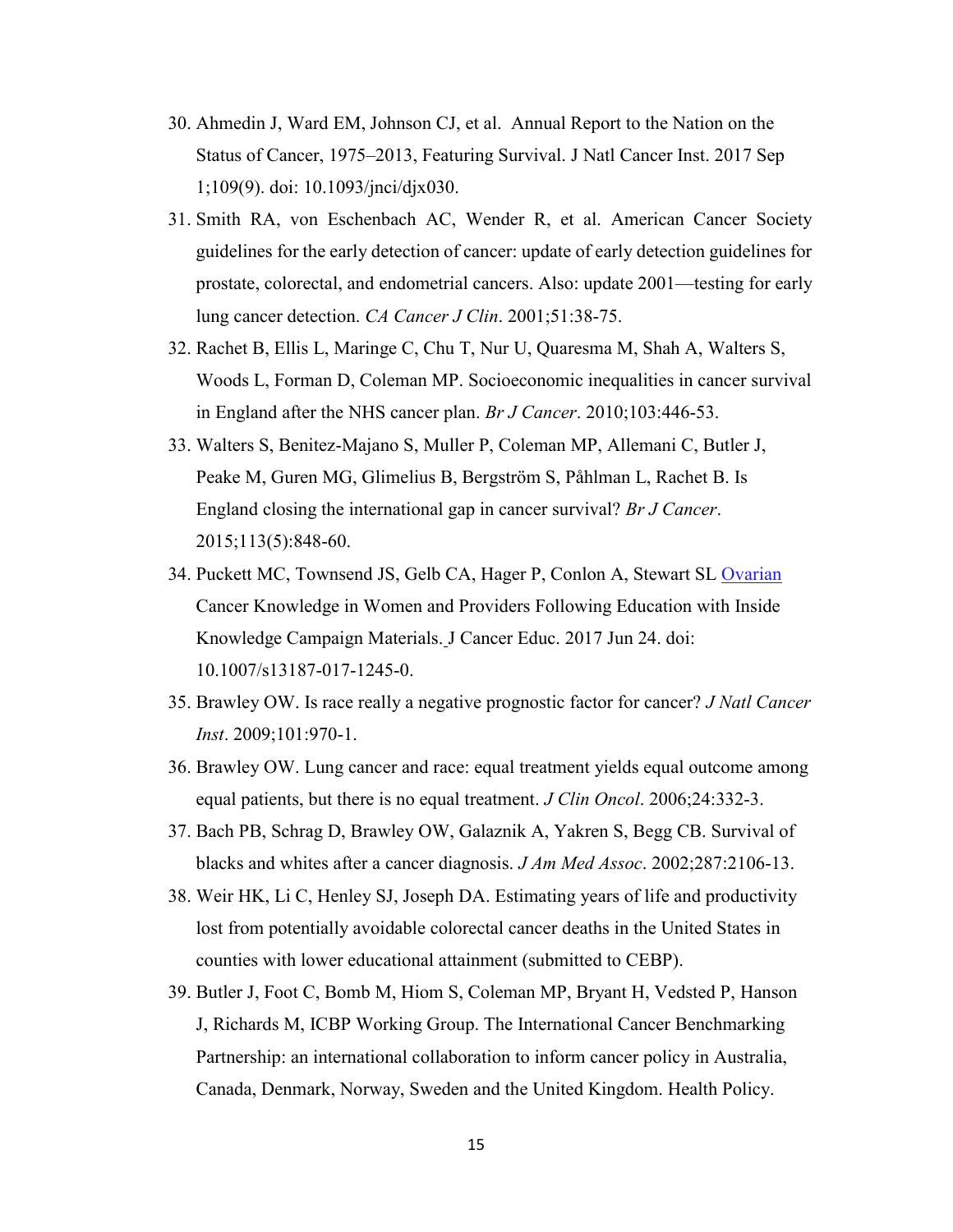2013;112:148-55.

- 40. Weller D, Vedsted P, Anandan C, Zalounina A, Fourkala EO, Desai R, Liston W, Jensen H, Barisic A, Gavin A, Grunfeld E, Lambe M, Law RJ, Malmberg M, Neal RD, Kalsi J, Turner D, White V, Bomb M, Menon U, ICBP Module 4 Working Group\*. [An investigation of routes to cancer](https://www.ncbi.nlm.nih.gov/pubmed/27456325) diagnosis in 10 [international jurisdictions, as part of the International Cancer](https://www.ncbi.nlm.nih.gov/pubmed/27456325) Benchmarking [Partnership: survey development and implementation.](https://www.ncbi.nlm.nih.gov/pubmed/27456325) *BMJ Open*. 2016. 25;6(7):e009641.
- 41. Brown S, Castelli M, Hunter DJ, Erskine J, Vedsted P, Foot C, Rubin G. [How](https://www.ncbi.nlm.nih.gov/pubmed/24980792)  [might healthcare systems influence speed of cancer diagnosis: a narrative review.](https://www.ncbi.nlm.nih.gov/pubmed/24980792) *Soc Sci Med*. 2014;116:56-63.
- 42. Rose PW, Rubin G, Perera-Salazar R, Almberg SS, Barisic A, Dawes M, Grunfeld E, Hart N, Neal RD, Pirotta M, Sisler J, Konrad G, Toftegaard BS, Thulesius H, Vedsted P, Young J, Hamilton W. ICBP Module 3 Working Group\*.; ICBP Module 3 Working Group. [Explaining variation in cancer](https://www.ncbi.nlm.nih.gov/pubmed/26017370) survival [between 11 jurisdictions in the International Cancer](https://www.ncbi.nlm.nih.gov/pubmed/26017370) Benchmarking Partnership: a [primary care vignette survey.](https://www.ncbi.nlm.nih.gov/pubmed/26017370) *BMJ Open*. 2015;27:5(5):e007212.
- 43. Weir HK, Johnson CJ, Mariotto AB, Turner D, Wilson RJ, Nishri D, Ward KC. [Evaluation of North American Association of Central Cancer Registries'](https://www.ncbi.nlm.nih.gov/pubmed/25417233)  [\(NAACCR\) data for use in population-based cancer survival studies.](https://www.ncbi.nlm.nih.gov/pubmed/25417233) *J Natl Cancer Inst Monogr*. 2014;49:198-209.
- 44. Pinheiro PS, Morris CR, Liu L, Bungum TJ, Altekruse SF. [The impact of follow](https://www.ncbi.nlm.nih.gov/pubmed/25417234)[up type and missed deaths on population-based cancer](https://www.ncbi.nlm.nih.gov/pubmed/25417234) survival studies for [Hispanics and Asians.](https://www.ncbi.nlm.nih.gov/pubmed/25417234) *J Natl Cancer Inst Monogr*. 2014;49:210-7.
- 45. Johnson CJ, Weir HK, Fink AK, German RR, Finch JL, Rycroft RK, Yin D. Accuracy of Cancer Mortality Study Group. [The impact of National Death Index](https://www.ncbi.nlm.nih.gov/pubmed/22959341)  [linkages on population-based cancer survival rates in the United States.](https://www.ncbi.nlm.nih.gov/pubmed/22959341) *Cancer Epidemiol*. 2013;37:20-8.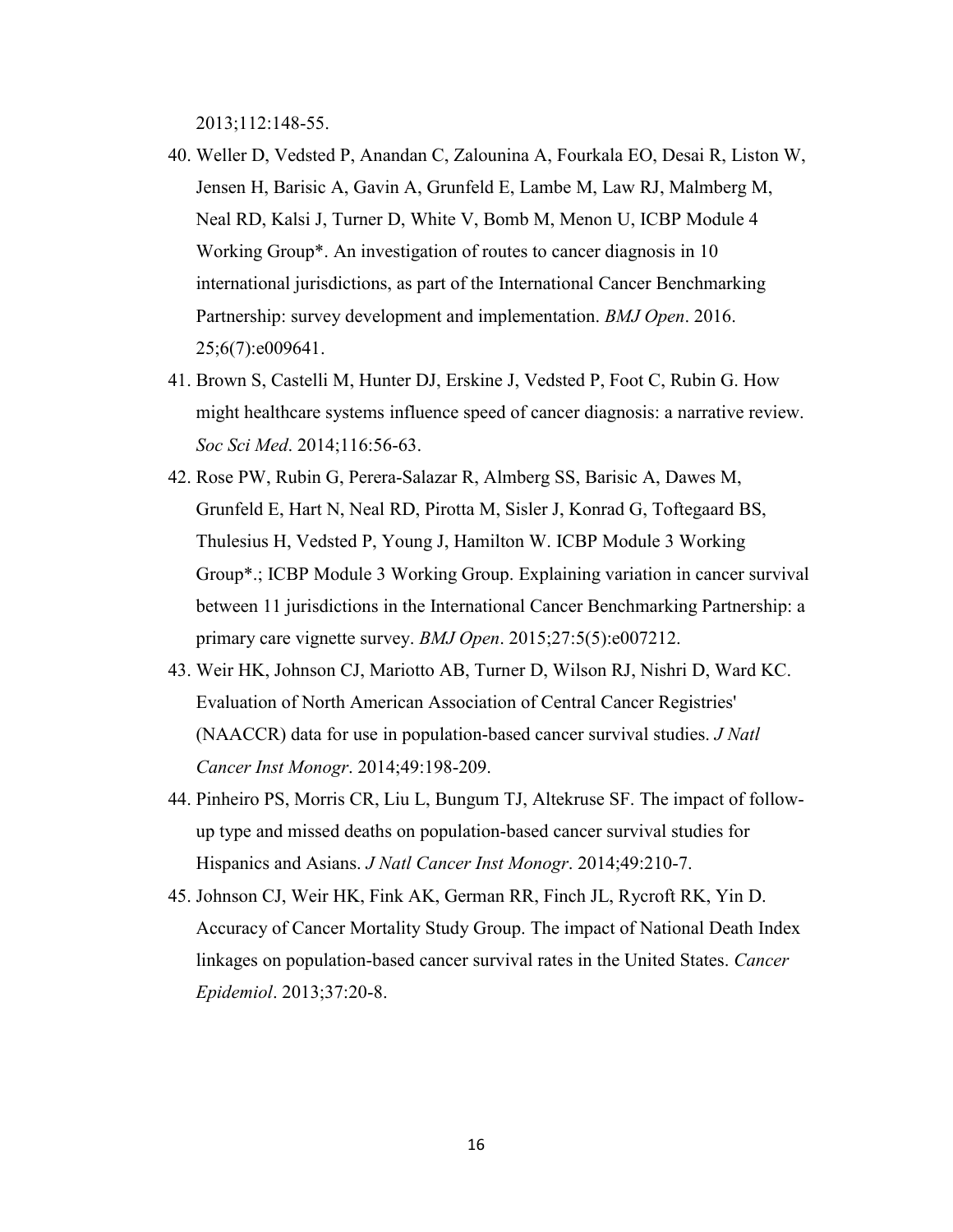*CONCORD* **Working Group United States**: JT George, X Shen (Alabama Statewide Cancer Registry); JT Brockhouse, DK O'Brien (Alaska Cancer Registry); KC Ward (Georgia Comprehensive Cancer Registry; Metropolitan Atlanta Registry); L Almon (Metropolitan Atlanta Registry); J Bates (California State Cancer Registry); R Rycroft (Colorado Central Cancer Registry); L Mueller, C Phillips (Connecticut Tumor Registry); H Brown, B Cromartie (Delaware Cancer Registry); A Schwartz, F Vigneau (Metropolitan Detroit Cancer Surveillance System); JA MacKinnon, B Wohler (Florida Cancer Data System); AR Bayakly (Georgia Comprehensive Cancer Registry); CA Clarke, SL Glaser (Greater Bay Area Cancer Registry); D West (Cancer Registry of Greater California); MD Green, BY Hernandez (Hawaii Tumor Registry); CJ Johnson, D Jozwik (Cancer Data Registry of Idaho); ME Charlton, CF Lynch (State Health Registry of Iowa); B Huang, TC Tucker\* (Kentucky Cancer Registry); D Deapen, L Liu (Los Angeles Cancer Surveillance Program); MC Hsieh, XC Wu (Louisiana Tumor Registry); K Stern (Maryland Cancer Registry); ST Gershman, RC Knowlton (Massachusetts Cancer Registry); J Alverson, GE Copeland (Michigan State Cancer Surveillance Program); DB Rogers (Mississippi Cancer Registry); D Lemons, LL Williamson (Montana Central Tumor Registry); M Hood (Nebraska Cancer Registry); GM Hosain, JR Rees (New Hampshire State Cancer Registry); KS Pawlish, AM Stroup (New Jersey State Cancer Registry); C Key, CL Wiggins (New Mexico Tumor Registry); AR Kahn, MJ Schymura (New York State Cancer Registry); G Leung, C Rao (North Carolina Central Cancer Registry); L Giljahn, B Warther (Ohio Cancer Incidence Surveillance System); A Pate (Oklahoma Central Cancer Registry); M Patil, SS Schubert (Oregon State Cancer Registry); JJ Rubertone, SJ Slack (Pennsylvania Cancer Registry); JP Fulton, DL Rousseau (Rhode Island Cancer Registry); TA Janes, SM Schwartz (Seattle Cancer Surveillance System); SW Bolick, DM Hurley (South Carolina Central Cancer Registry); J Richards, MA Whiteside (Tennessee Cancer Registry); LM Nogueira (Texas Cancer Registry); K Herget, C Sweeney (Utah Cancer Registry); J Martin, S Wang (Virginia Cancer Registry); DG Harrelson, MB Keitheri Cheteri (Washington State Cancer Registry); S Farley, AG Hudson (West Virginia Cancer Registry); R Borchers, L Stephenson (Wisconsin Department of Health Services); JR Espinoza (Wyoming Cancer Surveillance Program); HK Weir (Centers for Disease Control and Prevention); BK Edwards (National Cancer Institute)